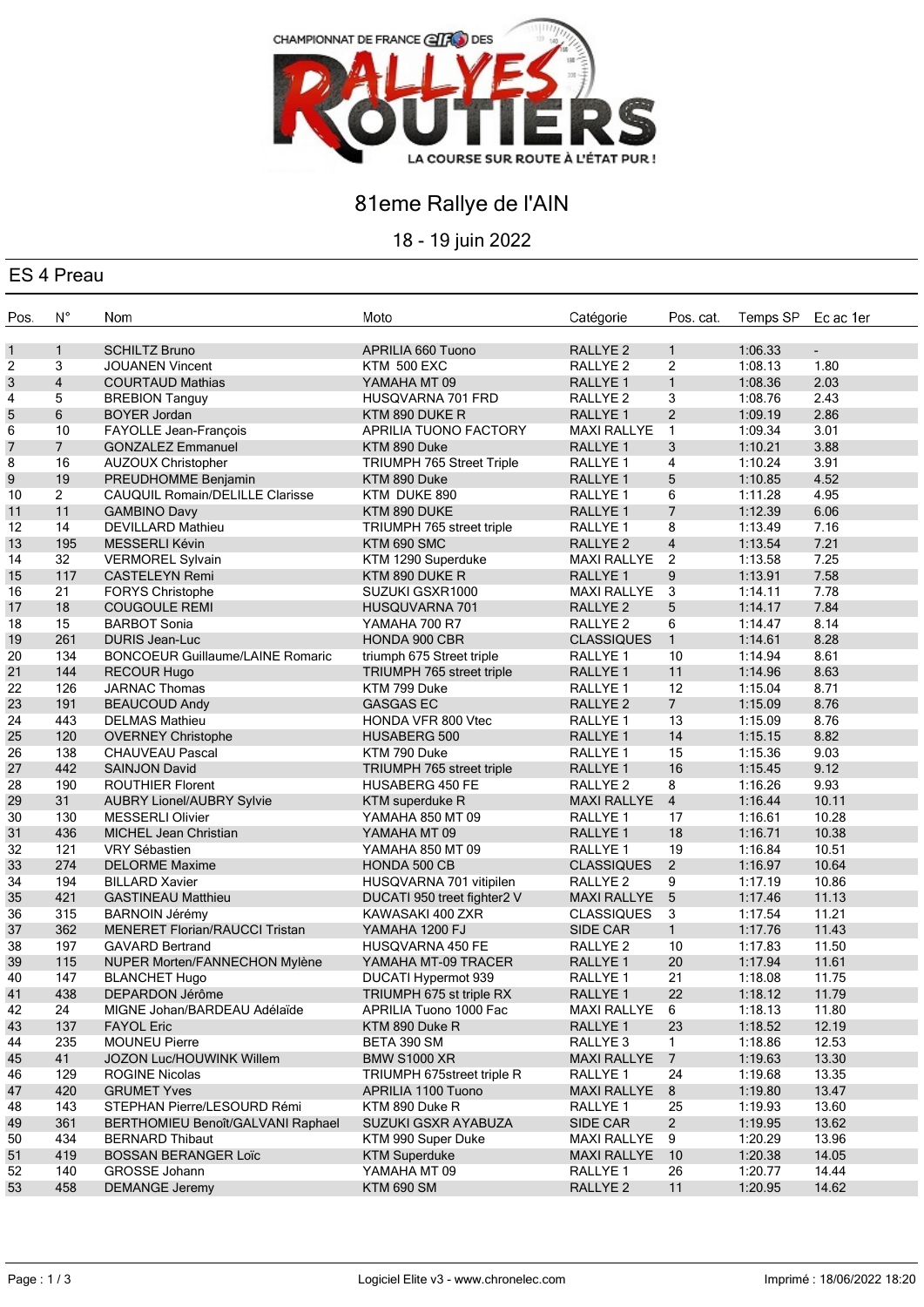# 81eme Rallye de l'AIN

## 18 - 19 juin 2022

## ES 4 Preau

| Pos. | $\mathsf{N}^\circ$ | Nom                                     | Moto                        | Catégorie           | Pos. cat.       | Temps SP Ec ac 1er |       |
|------|--------------------|-----------------------------------------|-----------------------------|---------------------|-----------------|--------------------|-------|
| 54   | 189                | RIOU Gaëtan                             | <b>HUSABERG 570 FS</b>      | RALLYE <sub>2</sub> | 12              | 1:20.99            | 14.66 |
| 55   | 316                | <b>BARNOIN Patrick</b>                  | YAMAHA XT 500               | <b>ANCIENNES</b>    | $\mathbf{1}$    | 1:21.72            | 15.39 |
| 56   | 264                | <b>JEUDY Yann</b>                       | HONDA 750 VFR               | <b>CLASSIQUES</b>   | $\overline{4}$  | 1:21.77            | 15.44 |
| 57   | 439                | <b>RAGE Kevin</b>                       | APRILIA 900 Shiver          | RALLYE 1            | 27              | 1:21.88            | 15.55 |
| 58   | 417                | <b>FAVARGER Mikaël</b>                  | BMW R1250 GS Adv            | <b>MAXI RALLYE</b>  | $-11$           | 1:22.32            | 15.99 |
| 59   | 175                | PARUSSINI Rudy                          | KTM DUKE 890 R              | RALLYE <sub>1</sub> | 28              | 1:22.40            | 16.07 |
| 60   | 265                | <b>CHAPAS Tom</b>                       | YAMAHA 600 FZR              | <b>CLASSIQUES</b>   | 5               | 1:22.41            | 16.08 |
| 61   | 188                | <b>BURCKEL François</b>                 | <b>HUSABERG 570 FS</b>      | RALLYE <sub>2</sub> | 13              | 1:22.58            | 16.25 |
| 62   | 365                | <b>CAPDEVILLE Vincent/FOUET Francky</b> | CHODA 1300 GSXR             | <b>SIDE CAR</b>     | $\mathbf{3}$    | 1:22.64            | 16.31 |
| 63   | 322                | <b>DUFOUR Marc</b>                      | YAMAHA 350 RDLC             | <b>ANCIENNES</b>    | $\overline{2}$  | 1:22.67            | 16.34 |
| 64   | 476                | <b>BUFFET Valentin</b>                  |                             | <b>CLASSIQUES</b>   | 6               | 1:22.74            | 16.41 |
|      |                    |                                         | YAMAHA YZF R                |                     |                 |                    |       |
| 65   | 127                | <b>ASFAUX Antoine</b>                   | TRIUMPH 765 Street triple R | RALLYE 1            | 29              | 1:23.04            | 16.71 |
| 66   | 198                | <b>SCHMITT BAILER Arnaud</b>            | KTM 690 Duke R              | <b>RALLYE 2</b>     | 14              | 1:23.13            | 16.80 |
| 67   | 23                 | <b>MASSON Hugues-Olivier</b>            | SUZUKI 1000 GSX S           | <b>MAXI RALLYE</b>  | 12              | 1:23.45            | 17.12 |
| 68   | 266                | <b>LETHENET Cyrille</b>                 | YAMAHA 240 TDR              | <b>CLASSIQUES</b>   | $7\overline{ }$ | 1:23.91            | 17.58 |
| 69   | 456                | VAUTHIER Mickaël                        | YAMAHA MT 07                | RALLYE <sub>2</sub> | 15              | 1:24.06            | 17.73 |
| 70   | 34                 | <b>BERNARD Martial/FRAISSE Laura</b>    | SUZUKI GSXS 1000            | <b>MAXI RALLYE</b>  | 13              | 1:24.35            | 18.02 |
| 71   | 267                | <b>PUGET Charles Alexis</b>             | HONDA 650 Africa Twin 1988  | <b>CLASSIQUES</b>   | 8               | 1:24.38            | 18.05 |
| 72   | 416                | <b>CHARDONNENS Yannick</b>              | YAMAHA MT 10                | <b>MAXI RALLYE</b>  | 14              | 1:24.38            | 18.05 |
| 73   | 418                | <b>CHOPIN Pierrick</b>                  | YAMAHA MT 10                | <b>MAXI RALLYE</b>  | 15              | 1:24.47            | 18.14 |
| 74   | 272                | <b>PIGEAT Richard</b>                   | SUZUKI 750 GSXR             | <b>CLASSIQUES</b>   | 9               | 1:24.56            | 18.23 |
| 75   | 464                | <b>VEUGLE Flavien</b>                   | YAMAHA MT 07                | RALLYE 2            | 16              | 1:24.57            | 18.24 |
| 76   | 141                | <b>NOVET Thibaud</b>                    | KAWASAZKI ZX 6R             | RALLYE <sub>1</sub> | 30              | 1:24.77            | 18.44 |
| 77   | 237                | <b>FABRE Vincent</b>                    | BETA 390 SM                 | RALLYE 3            | $2^{\circ}$     | 1:24.98            | 18.65 |
| 78   | 28                 | <b>POTIER Guillaume</b>                 | DUCATI multistrada 1260     | <b>MAXI RALLYE</b>  | 16              | 1:25.03            | 18.70 |
| 79   | 425                | <b>BOISSERIE Philippe/DIDERICH Anne</b> | <b>BMW GS adventure</b>     | <b>MAXI RALLYE</b>  | 17              | 1:25.38            | 19.05 |
| 80   | 42                 | <b>MOREL Yannick</b>                    | DUCATI Hypermot 1100        | <b>MAXI RALLYE</b>  | 18              | 1:25.52            | 19.19 |
| 81   | 145                | <b>UNAL Thierry</b>                     | KTM 890 DUKE R              | RALLYE 1            | 31              | 1:25.84            | 19.51 |
| 82   | 424                | <b>MOLINARI Laurent</b>                 | <b>APRILIA RSV Tuono</b>    | <b>MAXI RALLYE</b>  | 19              | 1:25.99            | 19.66 |
| 83   | 271                | DEBIZE Grégory                          | YAMAHA 850 TDM              | <b>CLASSIQUES</b>   | 10              | 1:26.02            | 19.69 |
| 84   | 455                | PINCé Yann                              | HUSQVARNA 701               | RALLYE <sub>2</sub> | 17              | 1:26.07            | 19.74 |
| 85   | 435                | <b>GAILLARD WILLY</b>                   | KTM 1290 super adv S        | <b>MAXI RALLYE</b>  | 20              | 1:26.23            | 19.90 |
| 86   | 236                | LEGODU Jérémy                           | BETA 390 SM                 | RALLYE <sub>3</sub> | $\mathbf{3}$    | 1:26.38            | 20.05 |
| 87   | 122                | <b>LESCANE Bruno</b>                    | DUCATI 750 SSie             | RALLYE 1            | 32              | 1:26.50            | 20.17 |
| 88   | 241                | PARMENTIER Julien                       | KAWASAKI 500 GPZ            | RALLYE 3            | $\overline{4}$  | 1:26.74            | 20.41 |
| 89   | 27                 |                                         | YAMAHA MT 10                | <b>MAXI RALLYE</b>  |                 | 1:26.75            | 20.42 |
|      |                    | <b>ESSID Hamza</b>                      |                             |                     | 21              |                    |       |
| 90   | 323                | <b>COUDURIER Thierry</b>                | YAMAHA 350 RDLC             | <b>ANCIENNES</b>    | 3               | 1:26.81            | 20.48 |
| 91   | 474                | <b>VANHOLLEBEKE Pieter</b>              | HONDA 500 CB                | RALLYE <sub>3</sub> | 5               | 1:26.93            | 20.60 |
| 92   | 415                | DESTRAZ Jérémiah                        | APRILIA 1100 Tuono factory  | <b>MAXI RALLYE</b>  | 22              | 1:27.56            | 21.23 |
| 93   | 22                 | <b>BOURSIER Michel</b>                  | KTM 990 SMT                 | <b>MAXI RALLYE</b>  | 23              | 1:27.60            | 21.27 |
| 94   | 454                | <b>VAURIS</b> Etienne                   | <b>DUCATI Monster 796</b>   | RALLYE 1            | 33              | 1:28.16            | 21.83 |
| 95   | 146                | LOUSSEREAUX David                       | Triumph 675 street triple   | RALLYE <sub>1</sub> | 34              | 1:28.26            | 21.93 |
| 96   | 453                | <b>CECILLON Maxime</b>                  | YAMAHA MT 09                | <b>RALLYE 1</b>     | 35              | 1:28.69            | 22.36 |
| 97   | 187                | <b>MOLINET Denis</b>                    | KAWASAKI 650 Versys         | RALLYE 2            | 18              | 1:28.85            | 22.52 |
| 98   | 181                | <b>GUILLEMOT Frédéric</b>               | YAMAHA 700 Ténéré           | RALLYE <sub>2</sub> | 19              | 1:29.02            | 22.69 |
| 99   | 369                | LEPAGE Pauline/LEPAGE Damien            | YAMAHA 1000 Neptune R1 ms-r | SIDE CAR            | $\overline{4}$  | 1:29.02            | 22.69 |
| 100  | 490                | <b>GILLARD Quentin</b>                  | KAWASAKI 650 KZ             | <b>ANCIENNES</b>    | $\overline{4}$  | 1:29.04            | 22.71 |
| 101  | 440                | <b>HERICOURT Michel</b>                 | KAWASAKI Z800               | RALLYE 1            | 36              | 1:29.32            | 22.99 |
| 102  | 370                | COUDERC Gilles/COUDERC Angelina         | <b>YAMAHA 12000 FJ</b>      | SIDE CAR            | 5 <sup>5</sup>  | 1:29.45            | 23.12 |
| 103  | 466                | SIGARI NICOLAS                          | SUZUKI 650 SV               | RALLYE <sub>2</sub> | 20              | 1:29.80            | 23.47 |
| 104  | 461                | THEVENON-DANIERE Nathanaël              | KTM 690 Duke                | RALLYE <sub>2</sub> | 21              | 1:29.83            | 23.50 |
| 105  | 43                 | <b>PAQUIN William</b>                   | <b>APRILIA Tuono</b>        | <b>MAXI RALLYE</b>  | 24              | 1:30.17            | 23.84 |
| 106  | 270                | <b>LAROCHETTE Olivier</b>               | HONDA 900 CBR               | <b>CLASSIQUES</b>   | 11              | 1:30.23            | 23.90 |
| 107  | 118                | <b>CANALI Philippe</b>                  | YAMAHA 6OO fazer RJ         | RALLYE 1            | 37              | 1:30.76            | 24.43 |
| 108  | 475                | <b>PRAS Thierry</b>                     | KAWASAKI 600 ZXGR           | <b>CLASSIQUES</b>   | 12              | 1:31.42            | 25.09 |
| 109  | 457                | <b>ORIOL Boris</b>                      | KAWASAKI 650 ER 6N          | RALLYE <sub>2</sub> | 22              | 1:32.64            | 26.31 |
| 110  | 326                | RIVOLLET Jean Yves                      | GAUTHIER 250 F2             | <b>ANCIENNES</b>    | 5 <sup>5</sup>  | 1:32.83            | 26.50 |
| 111  | 184                | PREVOST Arnaud                          | YAMAHA XTZ 690              | RALLYE 2            | 23              | 1:33.04            | 26.71 |
| 112  | 192                | <b>MESSEGHEM CHRISTIAN</b>              | KAWASAKI 650 VERSYS         | RALLYE <sub>2</sub> | 24              | 1:33.60            | 27.27 |
| 113  | 437                | <b>BERNARD Loïc</b>                     | SUZUKI 600 GSR              | RALLYE <sub>1</sub> | 38              | 1:33.97            | 27.64 |
| 114  | 368                | BACON Franck/CRESCENZO Sébastien        | <b>KTM 1190 RC8 R</b>       | SIDE CAR            | $6\phantom{1}$  | 1:34.16            | 27.83 |
| 115  | 116                | CADENET J. Philippe/AUBERT Christelle   | KTM 790 Duke                | RALLYE 1            | 39              | 1:34.43            | 28.10 |
| 116  | 321                | <b>JOUAN Salah</b>                      | HONDA 900 Bol D'or          | <b>ANCIENNES</b>    | $6\phantom{.}6$ | 1:36.57            | 30.24 |
| 117  | 149                | <b>VURPILLOT Simon</b>                  | TRIUMPH 675 DAYTONA         | RALLYE <sub>1</sub> | 40              | 1:37.08            | 30.75 |
|      |                    |                                         |                             |                     |                 |                    |       |